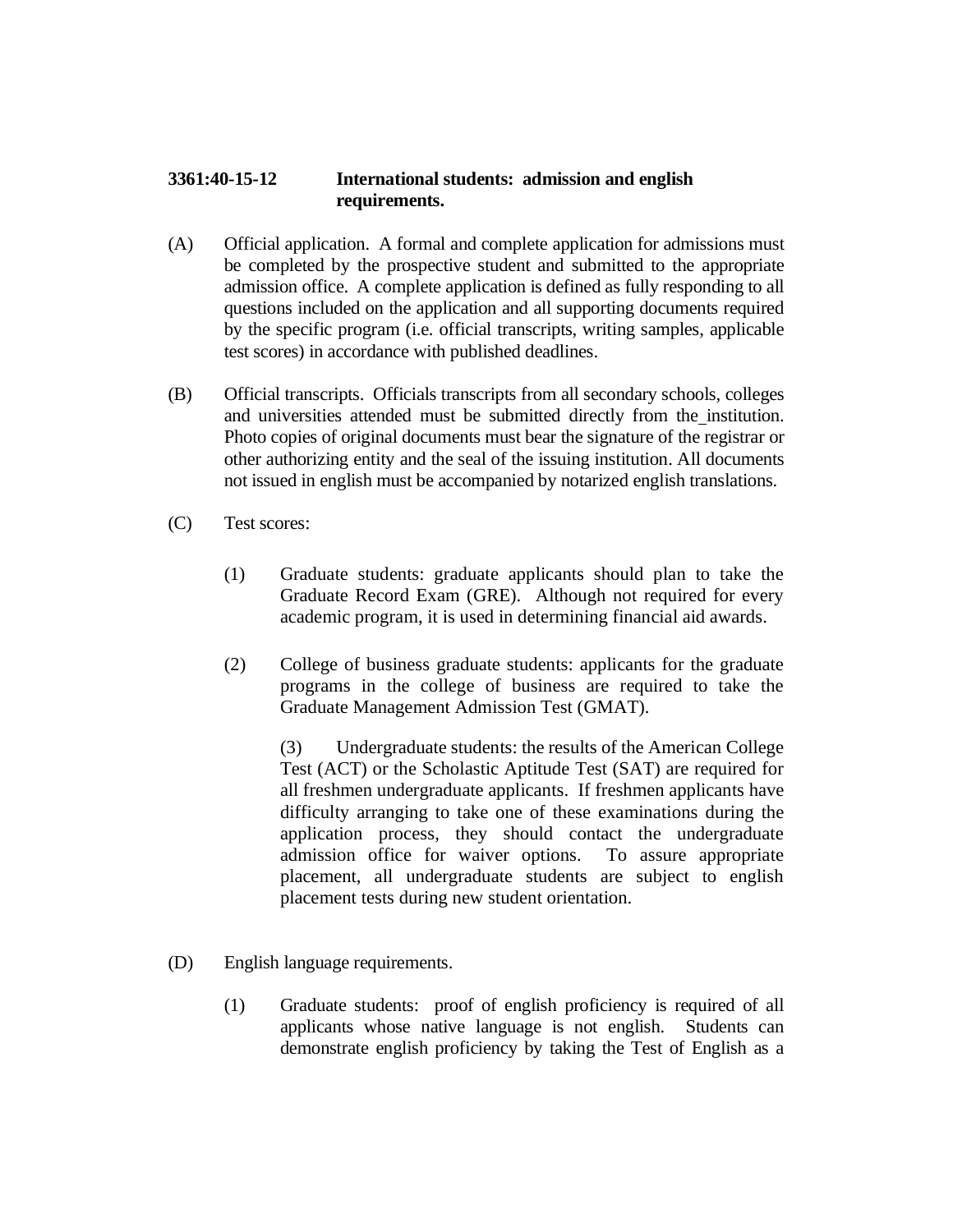Foreign Language (TOEFL) or the International English Language Testing System (IELTS).

- (a) This requirement may be waived for an international student who has a degree from an accredited United States college or university and who can document having studied english while a student at that institution.
- (b) Minimum scores are published on the university of Cincinnati graduate school web site. Many programs have established higher scores; where this is the case, requirements are published with program admission criteria.

(c) The "Oral English Proficiency" (OEP) testing program is used to assess the oral english language skills of graduate students who are nonnative speakers of english and receive financial awards from university of Cincinnati general funds. Students whose oral english proficiency has not been officially certified may not assume instructional responsibilities.

- (d) Alternative assessments to the TOEFL, the IELTS and the OEP may be accepted with the approval of both the graduate program to which the student has applied and the graduate school.
- (2) Undergraduate students: students whose native language is not english are required to demonstrate english proficiency by submitting scores from one of the following tests: Scholastic Aptitude Test (SAT), American College Test (ACT), Test of English as a Foreign Language (TOEFL) or International English Language Testing System (IELTS).
	- (a) This requirement may be waived for an international student who has taken a full year of high school or college courses in the United States for which the study of english was part of that study and for students who have earned a passing score on the O-level exam (GSE).